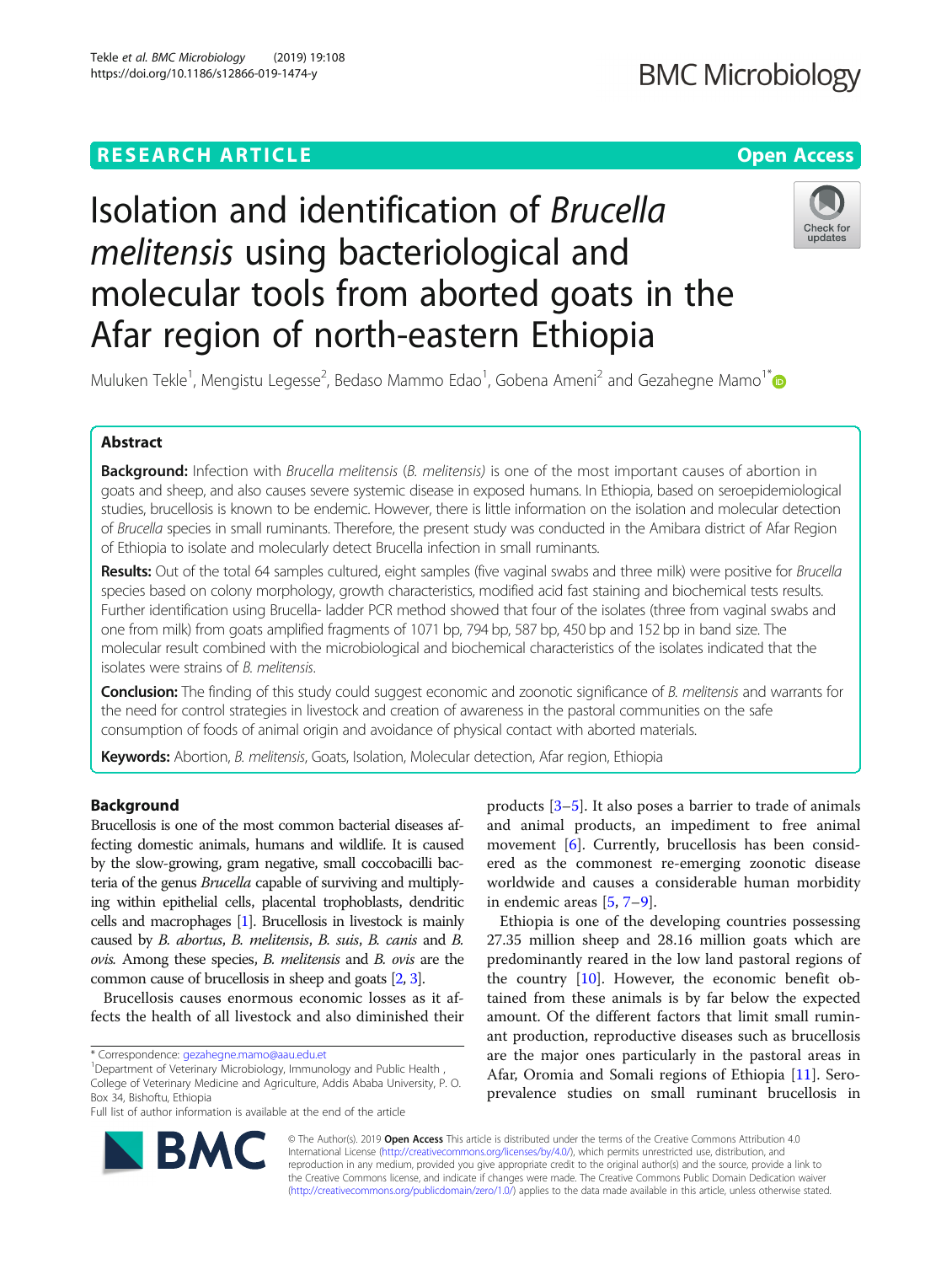Ethiopia showed that the prevalence ranges from 3.6 to 22.8% in pastoral areas of Afar, Oromia and Somalia Regional states [[12](#page-5-0)–[14](#page-5-0)]. However, all these serological studies carried so far in Ethiopia were not supplemented with isolation and identification of the Brucella species, which is critical for the success of control of the disease [[15\]](#page-5-0). Hence, the present study was conducted to isolate and identify Brucella organisms from small ruminants in the pastoral areas of the Afar Region.

### Methods

# Study area

This study was conducted in the pastoral area of the Amibara District of the Afar National Regional State of Ethiopia. Amibara District is located in the Middle Awash Valley about 260 km to the northeast of Addis Ababa. Detailed description of the study area and the population has been given elsewhere [[16](#page-5-0)]. There are about 103,959 cattle, 122,526 goats, 48,043 sheep, 3888 donkeys and 39,995 camels' populations in the Amibara district [[17](#page-5-0)]. The production system of the Afar Region is dominated by pastoralism (90%) from which agro-pastoralism (10%) is now emerging following some permanent and temporary rivers on which small scale irrigation is developed [\[10\]](#page-5-0).

#### Study design and study animals

A cross-sectional study was conducted in the Amibara district from October 2015 to April 2016. The pastoral study subdistricts or 'kebeles' were selected purposively based on the population of small ruminants and accessibility for transport of specimen for bacteriological culture. Goat and sheep that had history of recent abortion (abortion occurred in last 30 days at the time of sampling), animals with retained placenta or uterine discharges were included in the study. Based on this clinical history, a total of 64 biological samples (28 milk, 27 vaginal swab, two abomasal contents and seven fetal membrane) from 60 goats and four sheep were collected for bacteriological culture.

#### Study procedure and data collection

A house-to-house survey for recently aborted sheep and goats or those with history of reproductive problem were identified in each selected subdistricts or 'kebeles' and the owners were interviewed using structured questionnaire (Additional file [1\)](#page-4-0) regarding the duration of abortion, age of the animal, history of previous abortion and other related information. After the aim of the survey had been explained and permission obtained from the owners; milk (from those animals which provide milk during the sample collection), vaginal swab, retained fetal membrane and fetal abomasal contents from aborted foetus (if any) were collected aseptically. Vaginal swab sample were collected with sterile applicator stick into a tube containing Ames Transport Medium (HiMedia, Mumbai, India). Similarly,

10–20 ml mid-stream milk samples were collected into sterile 50 ml screw capped tube and also tissue samples were collected with sterile 50 ml screw capped tube containing sterile saline solution. All samples were kept at -20 °C at Melka Were Agriculture Research Centre (Afar Pastoral Region) until transported to the Veterinary Microbiology laboratory, College of Veterinary Medicine and Agriculture, Addis Ababa University (Bishoftu, Ethiopia) and processed for bacteriological culture.

#### Sample processing and isolation

All bacteriological samples were processed under Biosafety level two (BSL2) with high personal protections as previously described [\[18\]](#page-5-0). Briefly, the milk samples were centrifuged at 6000 rpm for 15 min to concentrate the organism under conditions that reduce the risk of aerosol contamination to personnel, and the cream and deposit were spread on Brucella Selective Agar (HiMedia, Mumbai, India) with antibiotic supplement (FD005) as previously described [[19](#page-5-0)–[21](#page-5-0)]. Similarly, tissue samples were processed aseptically by removing extraneous material and chopped into small pieces, and macerated using a 'stomacher' or tissue grinder with a small amount of sterile phosphate buffered saline (PBS). Then, the samples were inoculated onto Brucella Selective Agar with antibiotic supplement (FD005) and incubated at 37 °C both in the absence and presence of  $5-10\%$  CO<sub>2</sub> and cultured plates were examined forBrucella spp. growth on day 4 and daily for 2 weeks. Brucella-suspected colonies characterized by typical round, glistening, pinpoint and honey drop-like appearance [\[1,](#page-5-0) [19\]](#page-5-0).

Finally, the presumptive isolates were checked further by Modified Ziehl-Neelsen (MZN) staining,  $CO<sub>2</sub>$  requirement and biochemical tests including catalase, oxidase, urea hydrolysis, nitrate reduction,  $H_2S$  production and growth on thionin and basic fuchsin dyes incorporated into trypticase soy agar at different concentrations as previously described [\[22](#page-5-0), [23](#page-5-0)]. The isolates were collected and kept at -20 °C until processed for Bruce-ladder multiplex PCR detection.

#### DNA extraction and molecular detection

Genomic DNA was extracted from all isolates through heat-lysis method of bacterial cultures, as described previously [\[24](#page-5-0)]. Briefly, the isolates were inoculated onto freshly prepared Trypticase -soy Broth (TSB) for 48–72 h at 37 °C. The overnight cultured *Brucella* isolates were transferred into 1.5 ml eppendorf tube. To get rid of the salts from the culture media, the suspensions were first centrifuge at max speed (14,000 rpm for 5 min) and the supernatant was discarded. Then, 250 μl of water was added in to the cell pellet and vortexed well to re-suspend the cells in the water and the re-suspended cells were lysed at 95 °C for 15 min. Then, centrifuged at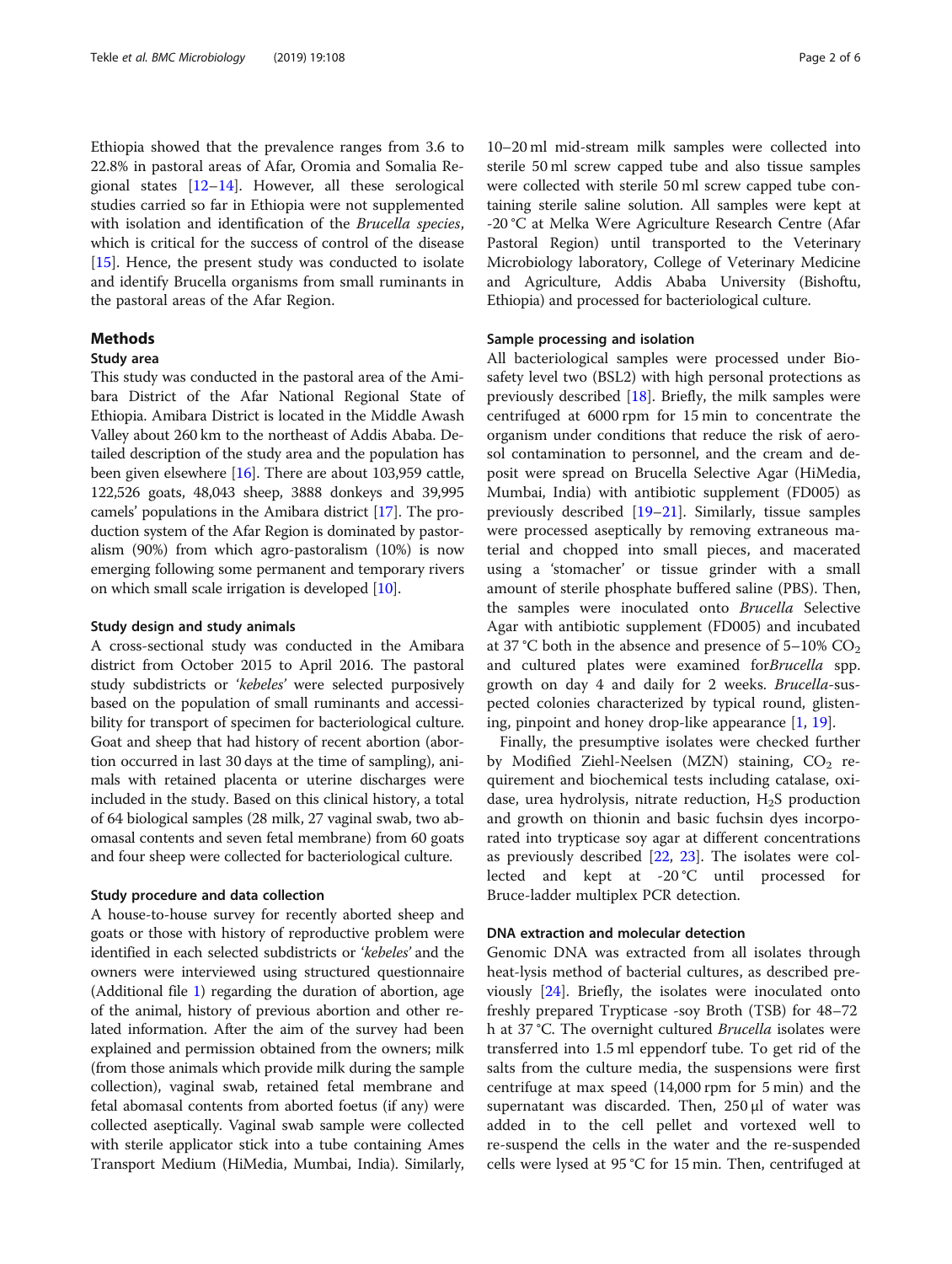14,000 rpm for 5 min and the DNA was collected using micropipetter from the supernatant for Bruce-ladder multiplex PCR analysis. The final concentration of the extracted DNA was not determined during the procedure and it was taken as one limitation of the study.

The Bruce-ladder multiplex PCR was carried out using species-specific eight pairs of oligonucleotides PCR primers as previously described [\[25\]](#page-5-0). Briefly, the Bruce-ladder multiplex PCR was performed through preparing a final volume of 25 μl PCR reaction mix containing 2.5 ul of 10x PCR buffer, dNTPs  $(2 \text{ mM})$  400  $\mu$ M each one 5.0 μl, Mg2+ (50 mM) 3.0 mM 1.5 μl, Bruce- ladder eight pair primer cocktail (12.5 μM) 6.25 pmol each one 7.6 μl, DNA polymerase  $1.5 U$  0.3 μl, H<sub>2</sub>O (PCR-grade) 7.1 μl and 1 μl genomic DNA from the sample. The mix was vortexed briefly to ensure homogeneity of reagents and to avoid bubbles. Then, pipetted into 25 pre-labelled 0.5 ml thin walled cryovial tubes and PCR reaction mixtures were placed in a thermo cycler for amplification of the DNA through setting initial denaturation at 95 °C for 7 min, followed by 25 cycles of template denaturation at 95 °C for 35 s, primer annealing at 64 °C for 45 s and primer extension at  $72$  °C for 3 min, followed by a final extension at 72 °C for 6 min.

After PCR amplification, 2 μl of PCR product and 8 μl of bromophenol blue (loading buffer) were loaded into wells in 1.5% agarose gel in Tris-HCl, boric acid and Ethylene diethyl tetracetic acid (EDTA) (TBE) buffer in a cuvette flooded with TBE slightly covering the gel. One hundred base pairs DNA ladder /1 kb plus DNA ladder was used as molecular marker. Sterile ultrapure water was used as negative control and B. suis 1330 bv1, B. ovis 63/290, B. melitensis Rev.1 (vaccine strain) and B. abortus RB51 (APHA, UK) were used as positive controls. To visualize bands, the gel was stained with ethidium bromide DNA gel stain. The electrophoresis equipment was set to run at 130 V for 50 min after the electrodes applied accordingly [[25](#page-5-0)]. Finally, the gel was visualised under UV light and the bands were observed and recorded.

# Serological tests

Sera collected from aborted goat cases with confirmed bacteriological and molecular positive results were tested for sero-positivity using modified Rose Bengal test and

Complement fixation test according to OIE procedures [[18](#page-5-0)] and sera were also tested using competitive ELISA as per the manufacturers' instruction (Svanova, Brucella-ab c-ELISA Uppsala Business Park. Uppsala, Sweden).

# Results

Colony characteristics and isolation of Brucella organisms Growth of colonies were first observed on Brucella selective agar as early as 72 h and majority of the isolates were obtained after 96 h of incubation at 37 °C without  $CO<sub>2</sub>$  whereas no growth was observed under  $CO<sub>2</sub>$  supply. When examined under stereomicroscope, the colonies showed characteristic honey-like appearance with very small, glistening, smooth, round and pin-point morphology. The cellular characteristics of the isolates showed gram negative small coccobacilli arranged singly and in pairs during MZN stain.

Based on biochemical reactions like; urea hydrolysis test and growth on basic fuchsin dye eight (12.5%) Brucella isolates were recovered from the 64 samples. Of these, three isolates were from milk samples while five were from vaginal swabs collected from goats. However, no of isolate was recovered from aborted sheep, fetal abomasal contents and fetal membranes (Table 1).

# Identification of Brucella organism using Bruce-multiplex **PCR**

From the eight isolates, the Bruce-ladder multiplex PCR assay confirmed four isolates of B. melitensis; of which three from vaginal swab and one from milk samples. All yielded amplicons of 1071 bp, 794 bp, 587 bp, 450 bp and 152 bp bands but did not produce the 1682 bp band size fragment and it corresponded to the bands amplified by the reference B. melitensis strain used as control. Serological examination of all the four goats from which B. melitensis was isolated were seropositive with Rose-Bengal Plate test, Complement Fixation Test and Enzyme Linked Immuno Sorbent Assay (data not shown). On the other hand, the remaining four samples were negative for any amplified amplicons (Fig. [1](#page-3-0)). In the positive control, B. abortus RB51 was distinguished by the presence of amplicons of 794 bp, 587 bp, 450 bp and 152 bp. On the other hand, B. ovis 63/290 was distinguished by the presence of amplicons of 587 bp, 450 bp and 152 bp. Both B. abortus

Table 1 Types of samples and Brucella isolates

| Sample Type            | Animal Species |      | Sample   | Isolates | Percentages |
|------------------------|----------------|------|----------|----------|-------------|
|                        | Sheep          | Goat | cultured |          | $(\% )$     |
| Milk                   |                | 26   | 28       |          | 10.71       |
| Vaginal swab           | -              | 27   | 27       |          | 18.51       |
| Fetal abomasal content | -              |      |          |          |             |
| Fetal membrane         |                |      |          | 0        |             |
| Total                  | 4              | 60   | 64       | 8        | 12.5        |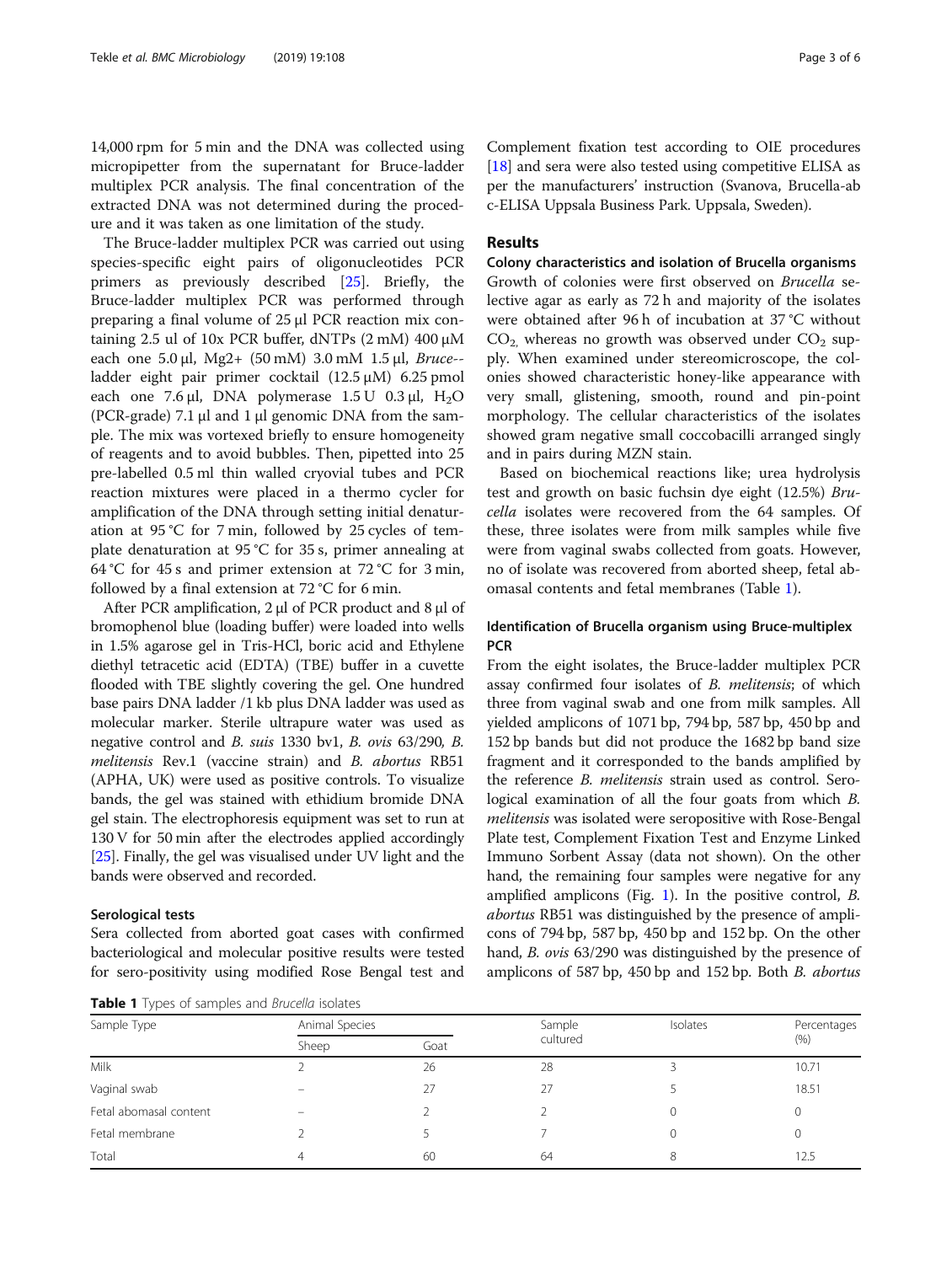<span id="page-3-0"></span>

RB51 and *B. suis* 1330 bv1 controls were also characterized by absence of 1071 bp and 1682 bp amplicons. In this experiment, B. suis1330 bv1 control showed smearing of band except presence of amplicon of 152 bp which might be caused by degradation of DNA.

### **Discussion**

Seroepidemiological studies on brucellosis in various parts of Ethiopia indicated that the disease is widespread among small ruminant populations  $[11–14]$  $[11–14]$  $[11–14]$ . However, little has been done on bacteriological isolation of the Brucella species from clinically aborted goat cases using microbiological culture method which is a gold standard confirmatory diagnostic method [\[18](#page-5-0)]. Moreover, the identification of the Brucella species and biovariant circulating in the livestock is a prerequisite for designing relevant vaccine for control and eradication of brucellosis in a country. To our knowledge except a single report [[15\]](#page-5-0), hitherto there is no reliable information on isolation and molecular detection of Brucella species from clinical samples. In the present study, we isolated B. melitensis from vaginal swab and milk samples of recently aborted goats using bacteriological culture method.

Further analysis of the bacteriologically confirmed eight Brucella species using multiplex Bruce-ladder PCR suggested that the four isolates were *B. melitensis*; while the remaining bacteriologically positive four Brucella species test negative for Brucella by PCR, this might be due to the drawback of the DNA extraction method used, i.e. using heat lysis method of bacterial cell culture as indicated in similar studies, such method can result in very low concentration of the DNA which consequently result in false negative in PCR as compared to commercial kit based DNA extraction method [[26\]](#page-5-0). Although the PCR using the DNA from the four isolates amplified

the characteristics four fragments of 1071 bp, 794 bp, 587 bp, 450 bp and 152 bp band size, the commonly amplified 1682 bp fragment in most B. melitensis strain was absent, making them similar to the B. ovis as described previously [[27](#page-5-0)]. However, the typical microbiological and biochemical characteristics including smooth colony morphology, being oxidase positive, urease positive and its agglutination with M-specific anti-sera strongly suggested that the isolates belong to the strains of B. melitensis rather than B. ovis. The fact that the isolate were collected from recently aborted goats with typical clinically signs of Brucellosis, we believe that the isolates circulating in the study area might be different from the previously characterized strains of B. melitensis. As future direction, further characterization of the isolates using advance molecular techniques including whole genome sequencing will be carried out to confirm and verify the results.

The isolation and confirmation of B. melitensis from goats in the present study is consistent with previous report where two *B. melitensis* were isolated from tissue samples (inguinal lymph nodes, testes, spleen and lung) collected from 14 strong seropositive goats [\[15\]](#page-5-0), which suggests that B. melitensis could be the predominant cause of brucellosis in goats of Ethiopia. Similar to our report, B. melitensis was isolated from tissue and blood samples collected from a recently aborted goats and sheep in Jordan [[28](#page-5-0)], from vaginal exudate of recently aborted goat in Mexico [\[29\]](#page-5-0), from vaginal swabs, spleen, uterine fluid collected from seropositive goats in Peninsula Malaysia [\[30](#page-5-0)], and from milk collected from goats and sheep in Iran [\[31\]](#page-5-0).

In the present study, out of the 64 samples collected from the study animals with clinical cases of reproductive problem, only eight (12.5%) samples showed growth of colonies. This could be due to the fastidious nature of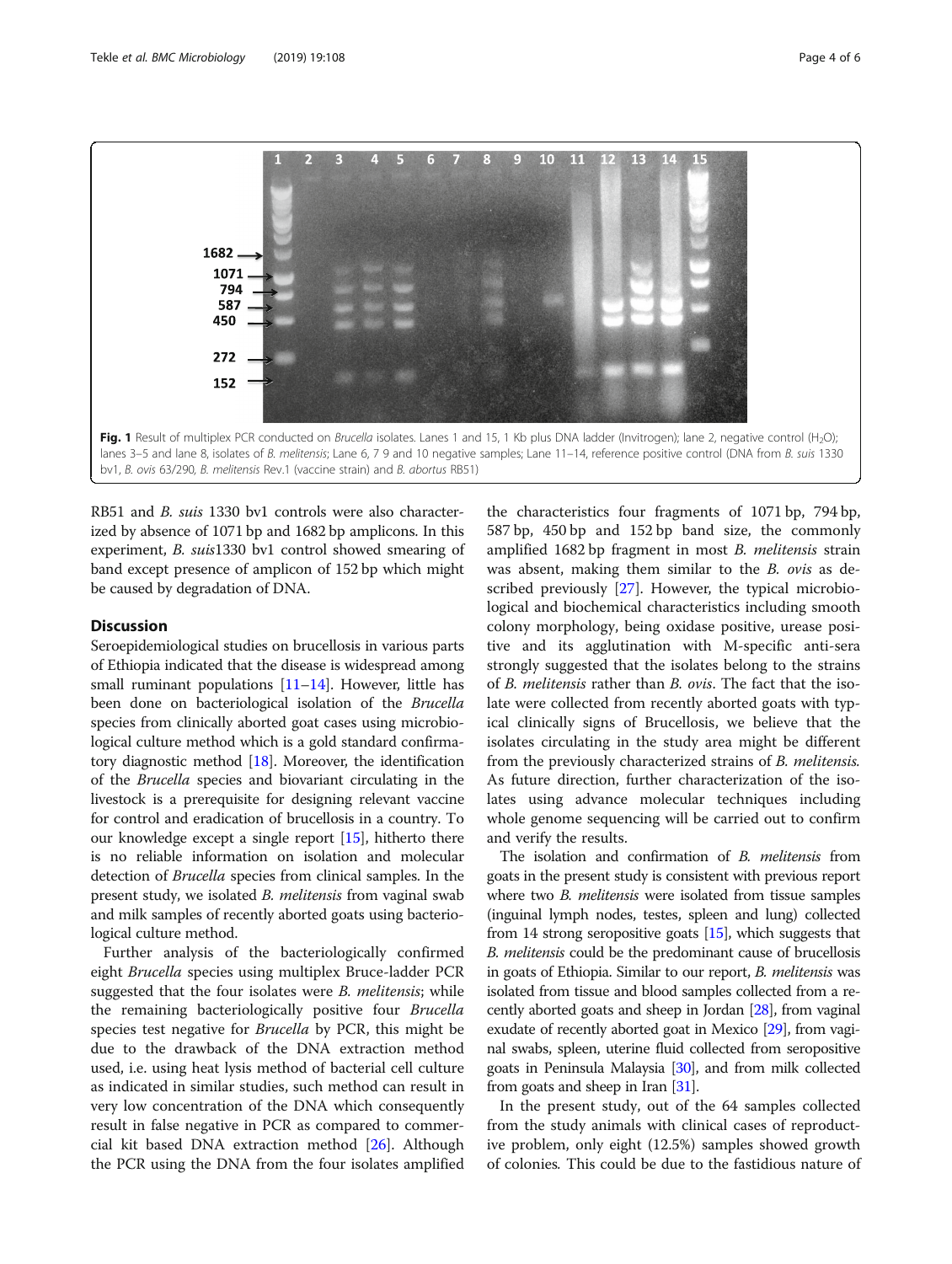<span id="page-4-0"></span>Brucella species, stage of the disease and quantity of shed bacteria through milk or uterine discharge that might affect the isolation rate [\[32\]](#page-5-0). However, the observed prevalence of isolates from milk (37.5%) and vaginal swab (62.5%) as well as the confirmed prevalence of B. melitensis species from milk (33.3%) and from vaginal swab (60%) in the present study is higher than the prevalence of isolates and confirmed prevalence of B. melitensis species from milk and vaginal swab collected from goats in Iran [[23\]](#page-5-0), which might be related to the prevailing risk factors for infection in the study areas. On the other hand, the observed prevalence is comparable to the prevalence reported by Bamaiyi et al. [\[30](#page-5-0)]. The overall low *Brucella* culture positivity from goats and sheep with clinical cases of reproductive problem in the present study might also suggest that the existence of other causes of abortion other than brucellosis in the study animals and warrants further studies.

The isolation and confirmation of B. melitensis from milk and vaginal swab of goats in the present study, also strongly indicates the zoonotic importance of B. melitensis in pastoral communities of the study area. Since the majority of population consume unpasteurized goat milk and exposed to direct skin contact with uterine discharge, retained placenta aborted foetus when goats give birth. The most common means of transmission of brucellosis from animals to humans is through the con-sumption of unpasteurized milk and milk products [\[33](#page-5-0)]. Among other Brucella species, B. melitensis is mostly responsible for human brucellosis and several investigators have isolated this species from clinical samples obtained from patients suspected for brucellosis [[34](#page-5-0)–[36](#page-5-0)]. Although further studies on the status of Brucella infection in humans are needed, it is very important to suspect brucellosis among febrile patients, create awareness among health professionals and increase laboratory capacity for isolation and characterization of Brucella species in order to provide appropriate diagnosis and treatments in the present study area.

# Conclusion

The finding of the present study could suggest that B. melitensis is one of the Brucella species circulating among small ruminants and could be the major cause of abortion in goats in Amibara District of Afar Region. Hence, the results of this study warrants for the need for appropriate control strategies to reduce the economic and zoonotic impacts of Brucellosis.

# Additional file

[Additional file 1:](https://doi.org/10.1186/s12866-019-1474-y) Questionnaire for small ruminant owners- small ruminant Brucellosis Project-the questionnaire to assess the duration of abortion, history of previous abortion, other related information and to

assess the cultural habits of the owners on consumption of animal products and other related risk factors. In addition it also contain data collection format on those aborted animals used as source of bacteriological sample sources. (DOCX 19 kb)

#### Abbreviation

AAU: Addis Ababa University; ALIPB: Aklilu Lemma Institute of Pathobiology; CVMA: College of Veterinary Medicine Agriculture; ITM: Institute of Tropical Medicine

#### Acknowledgements

We acknowledge Mr. Aboma Zewede for providing us valuable support and assistance during molecular characterization at Aklilu Lemma Institute of Pathobiology molecular laboratory. We would like to acknowledge Animal and Plant Health Agency (APHA), UK for provision of reference strains for molecular analysis. We want to express our deepest gratitude to Dr. Mekonen Bayissa (Amibara district pastoral Office, Afar Region) for his positive cooperation during data collection; Administration of Afar Pastoral Regional State of Amibara district, animal owners and Melka Were Agriculture Research Centre are highly acknowledged.

#### Funding

This Study was financially supported by the collaborative research project entitled: "Integrated Community and Health facility based study of brucellosis in Pastoralists and their livestock in Afar Regional State of Ethiopia" between ALIPB and CVMA of Addis Ababa University funded by the Institute of Tropical Medicine (ITM-Belgium). The funding organization had no any role in the design of the study and collection, analysis, and interpretation of data and in writing the manuscript.

#### Availability of data and materials

The datasets used and/or analysed during the current study are available from the corresponding author on reasonable request and with permission of IRB and/or other responsible bodies in Ethiopia.

#### Authors' contributions

MT performed data collection, laboratory activities and drafting the manuscript. ML conceived the study, involved in data collection and in writing and critically reviewed the manuscript. BME involved in laboratory activities and in writing the manuscript. GA conceived the study and critical reviewed the manuscript. GM conceived the study, involved in data collection, in writing and critical reviewed the manuscript. All authors read and approved the final version of the manuscript.

#### Ethics approval and consent to participate

The study protocol was approved by the Institutional Review Board (IRB) of the Aklilu Lemma Institute of Pathobiology (ALIPB), Addis Ababa University. The purpose of the study was explained to all goat owners who participated in the study and verbal consent was obtained from the goat owners before collecting samples from goats. The IRB approved the verbal consent from owners would be enough for blood sample collection from aborted goats since the procedure was taken as a routine clinical procedure to confirm Brucella diagnosis.

# Consent for publication

Not applicable.

#### Competing interests

The authors declare that they have no competing interests.

#### Publisher's Note

Springer Nature remains neutral with regard to jurisdictional claims in published maps and institutional affiliations.

#### Author details

<sup>1</sup>Department of Veterinary Microbiology, Immunology and Public Health College of Veterinary Medicine and Agriculture, Addis Ababa University, P. O. Box 34, Bishoftu, Ethiopia. <sup>2</sup> Aklilu Lemma Institute of Pathobiology, Addis Ababa University, P. O. Box 1176, Addis Ababa, Ethiopia.